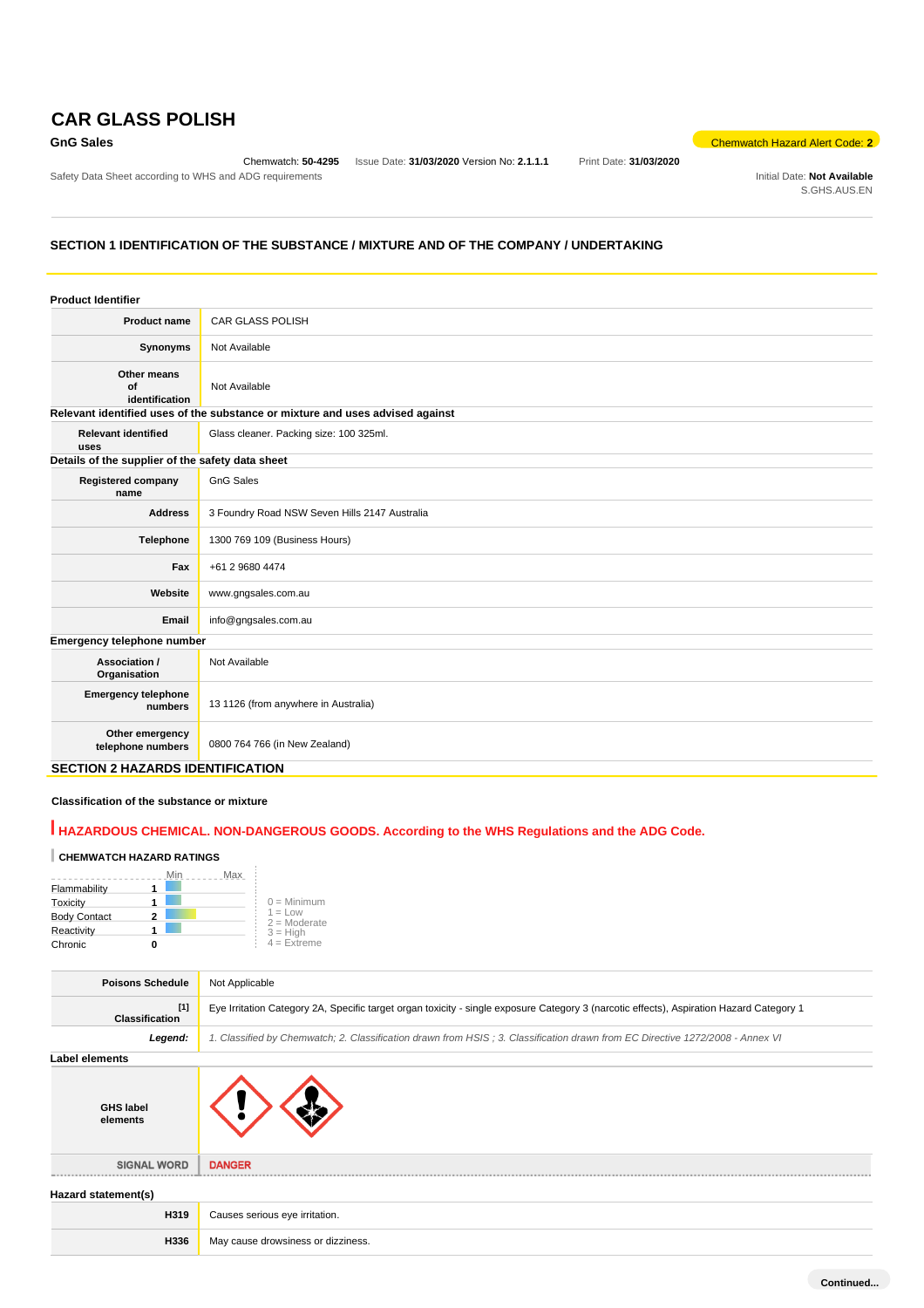COR GLASS POLISH<br>
Page 2 of 12<br>
Page 2 of 12

Version No: **2.1.1.1** Print Date: **31/03/2020**

| H304                                         | May be fatal if swallowed and enters airways.                                                                                    |  |  |
|----------------------------------------------|----------------------------------------------------------------------------------------------------------------------------------|--|--|
| <b>AUH018</b>                                | In use, may form flammable/explosive vapour/air mixture                                                                          |  |  |
| <b>AUH066</b>                                | Repeated exposure may cause skin dryness and cracking                                                                            |  |  |
| <b>Precautionary statement(s) Prevention</b> |                                                                                                                                  |  |  |
| P271                                         | Use only outdoors or in a well-ventilated area.                                                                                  |  |  |
| P261                                         | Avoid breathing dust/fume/gas/mist/vapours/spray.                                                                                |  |  |
| P280                                         | Wear protective gloves/protective clothing/eye protection/face protection.                                                       |  |  |
| Precautionary statement(s) Response          |                                                                                                                                  |  |  |
| P301+P310                                    | IF SWALLOWED: Immediately call a POISON CENTER or doctor/physician.                                                              |  |  |
| P331                                         | Do NOT induce vomiting.                                                                                                          |  |  |
| P305+P351+P338                               | IF IN EYES: Rinse cautiously with water for several minutes. Remove contact lenses, if present and easy to do. Continue rinsing. |  |  |
| P312                                         | Call a POISON CENTER or doctor/physician if you feel unwell.                                                                     |  |  |
| P337+P313                                    | If eye irritation persists: Get medical advice/attention.                                                                        |  |  |
| P304+P340                                    | IF INHALED: Remove victim to fresh air and keep at rest in a position comfortable for breathing.                                 |  |  |
| <b>Precautionary statement(s) Storage</b>    |                                                                                                                                  |  |  |
| P405                                         | Store locked up.                                                                                                                 |  |  |
| P403+P233                                    | Store in a well-ventilated place. Keep container tightly closed.                                                                 |  |  |
| Precautionary statement(s) Disposal          |                                                                                                                                  |  |  |
| P501                                         | Dispose of contents/container in accordance with local regulations.                                                              |  |  |
|                                              | <b>SECTION 3 COMPOSITION / INFORMATION ON INGREDIENTS</b>                                                                        |  |  |

### **Substances**

See section below for composition of Mixtures

### **Mixtures**

| <b>CAS No</b> | %[weight] | Name                                         |
|---------------|-----------|----------------------------------------------|
| 61791-26-2    | < 10      | tallow alkylamine, ethoxylated               |
| 1336-21-6     | < 10      | ammonium hydroxide                           |
| 64742-48-9.   | 30-60     | naphtha petroleum, isoparaffin, hydrotreated |

### **SECTION 4 FIRST AID MEASURES**

| Description of first aid measures |                                                                                                                                                                                                                                                                                                                                                                                                                                                                                                                                                         |
|-----------------------------------|---------------------------------------------------------------------------------------------------------------------------------------------------------------------------------------------------------------------------------------------------------------------------------------------------------------------------------------------------------------------------------------------------------------------------------------------------------------------------------------------------------------------------------------------------------|
| <b>Eye Contact</b>                | If this product comes in contact with the eyes:<br>. Wash out immediately with fresh running water.<br>Finsure complete irrigation of the eye by keeping eyelids apart and away from eye and moving the eyelids by occasionally lifting the upper and<br>lower lids. ▶ Seek medical attention without delay; if pain persists or recurs seek medical attention.<br>Removal of contact lenses after an eye injury should only be undertaken by skilled personnel.                                                                                        |
| <b>Skin Contact</b>               | If skin contact occurs:<br>Immediately remove all contaminated clothing, including footwear.<br>Flush skin and hair with running water (and soap if available).<br>Seek medical attention in event of irritation.                                                                                                                                                                                                                                                                                                                                       |
| Inhalation                        | If fumes or combustion products are inhaled remove from contaminated<br>area. Lay patient down. Keep warm and rested.<br>▶ Prostheses such as false teeth, which may block airway, should be removed, where possible, prior to initiating first aid procedures.<br>▶ Apply artificial respiration if not breathing, preferably with a demand valve resuscitator, bag-valve mask device, or pocket mask as trained.<br>Perform CPR if necessary.<br>Transport to hospital, or doctor.                                                                    |
| Ingestion                         | If swallowed do <b>NOT</b> induce vomiting.<br>If vomiting occurs, lean patient forward or place on left side (head-down position, if possible) to maintain open airway and prevent aspiration.<br>• Observe the patient carefully.<br>Never give liquid to a person showing signs of being sleepy or with reduced awareness; i.e. becoming<br>unconscious. ► Give water to rinse out mouth, then provide liquid slowly and as much as casualty can<br>comfortably drink. . Seek medical advice.<br>Avoid giving milk or oils.<br>Avoid giving alcohol. |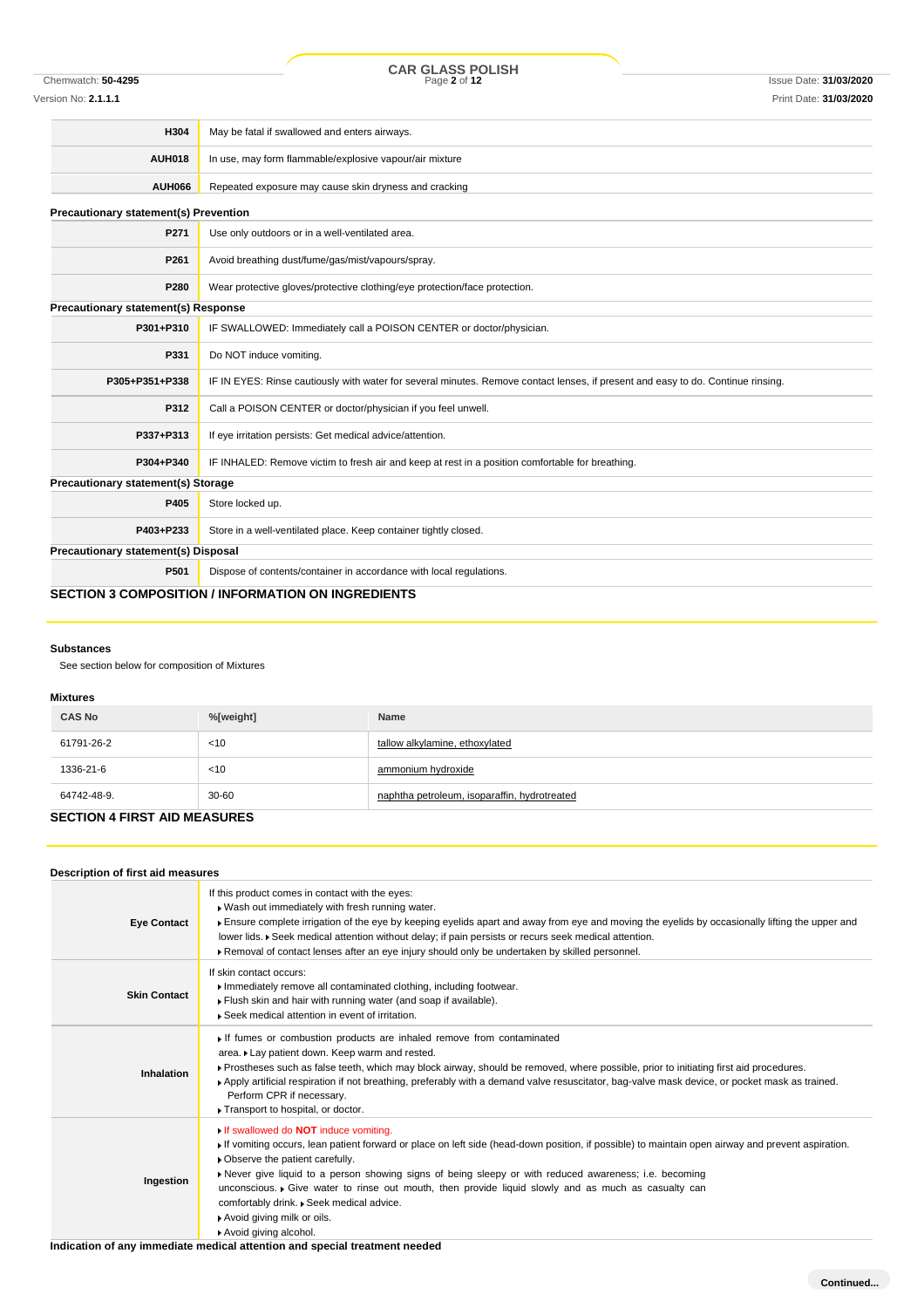# CRE GLASS POLISH<br>
Page 3 of 12
Page 3 of 12
Page 3 of 12
Page 3 of 12
Page 3 of 12
Page 3 of 12
Page 3 of 12
Page 3 of 12
Page 3 of 12
Page 3 of 12
Page 3 of 12
Page 3 of 12
Page 3 of 12
Page 3 of 12
Page 3 of 12
Page 3 of

Version No: **2.1.1.1** Print Date: **31/03/2020**

For acute or short term repeated exposures to petroleum distillates or related hydrocarbons:

- Primary threat to life, from pure petroleum distillate ingestion and/or inhalation, is respiratory failure.
- Patients should be quickly evaluated for signs of respiratory distress (e.g. cyanosis, tachypnoea, intercostal retraction, obtundation) and given oxygen. Patients with inadequate tidal volumes or poor arterial blood gases (pO2 50 mm Hg) should be intubated.
- Arrhythmias complicate some hydrocarbon ingestion and/or inhalation and electrocardiographic evidence of myocardial injury has been reported; intravenous lines and cardiac monitors should be established in obviously symptomatic patients. The lungs excrete inhaled solvents, so that hyperventilation improves clearance.
- A chest x-ray should be taken immediately after stabilisation of breathing and circulation to document aspiration and detect the presence of pneumothorax.
- Epinephrine (adrenalin) is not recommended for treatment of bronchospasm because of potential myocardial sensitisation to catecholamines. Inhaled cardioselective bronchodilators (e.g. Alupent, Salbutamol) are the preferred agents, with aminophylline a second choice.

Lavage is indicated in patients who require decontamination; ensure use of cuffed endotracheal tube in adult patients. [Ellenhorn and Barceloux: Medical Toxicology] Any material aspirated during vomiting may produce lung injury. Therefore emesis should not be induced mechanically or pharmacologically. Mechanical means should be used if it is considered necessary to evacuate the stomach contents; these include gastric lavage after endotracheal intubation. If spontaneous vomiting has occurred after ingestion, the patient should be monitored for difficult breathing, as adverse effects of aspiration into the lungs may be delayed up to 48 hours.

### **SECTION 5 FIREFIGHTING MEASURES**

#### **Extinguishing media**

- $F_{\text{Dam}}$
- Dry chemical powder.
- BCF (where regulations permit).
- Carbon dioxide.
- Water spray or fog Large fires only.

#### **Special hazards arising from the substrate or mixture**

| <b>Fire Incompatibility</b>     | ▶ Avoid contamination with oxidising agents i.e. nitrates, oxidising acids, chlorine bleaches, pool chlorine etc. as ignition may result                                                                                                                                                                                                                                                                                                                                                                                                                                                                                     |  |  |  |
|---------------------------------|------------------------------------------------------------------------------------------------------------------------------------------------------------------------------------------------------------------------------------------------------------------------------------------------------------------------------------------------------------------------------------------------------------------------------------------------------------------------------------------------------------------------------------------------------------------------------------------------------------------------------|--|--|--|
| <b>Advice for firefighters</b>  |                                                                                                                                                                                                                                                                                                                                                                                                                                                                                                                                                                                                                              |  |  |  |
| <b>Fire Fighting</b>            | Alert Fire Brigade and tell them location and nature of hazard.<br>. Wear breathing apparatus plus protective gloves.<br>▶ Prevent, by any means available, spillage from entering drains or water<br>course. Use water delivered as a fine spray to control fire and cool adjacent<br>area.<br>Avoid spraying water onto liquid pools.<br>Do not approach containers suspected to be hot.<br>► Cool fire exposed containers with water spray from a protected location.                                                                                                                                                     |  |  |  |
| <b>Fire/Explosion</b><br>Hazard | WARNING: In use may form flammable/ explosive vapour-air mixtures.<br>Combustible.<br>Slight fire hazard when exposed to heat or flame.<br>► Heating may cause expansion or decomposition leading to violent rupture of<br>containers. On combustion, may emit toxic fumes of carbon monoxide (CO).<br>May emit acrid smoke.<br>Mists containing combustible materials may be explosive.<br>Combustion products include:, carbon dioxide (CO2), other pyrolysis products typical of burning organic material Contains low boiling substance:<br>Closed containers may rupture due to pressure buildup under fire conditions. |  |  |  |

### **SECTION 6 ACCIDENTAL RELEASE MEASURES**

#### **Personal precautions, protective equipment and emergency procedures**

| <b>Minor Spills</b> | Remove all ignition sources.<br>• Clean up all spills immediately.<br>Avoid breathing vapours and contact with skin and eyes.<br>Control personal contact with the substance, by using protective equipment.<br>Contain and absorb spill with sand, earth, inert material or vermiculite.<br>$\triangleright$ Wipe up.<br>• Place in a suitable, labelled container for waste disposal. |
|---------------------|-----------------------------------------------------------------------------------------------------------------------------------------------------------------------------------------------------------------------------------------------------------------------------------------------------------------------------------------------------------------------------------------|
| <b>Major Spills</b> | Moderate hazard.<br>• Clear area of personnel and move upwind.<br>Alert Fire Brigade and tell them location and nature of hazard.<br>• Wear breathing apparatus plus protective gloves.<br>Prevent, by any means available, spillage from entering drains or water<br>course. I No smoking, naked lights or ignition sources.<br>Increase ventilation.                                  |

Personal Protective Equipment advice is contained in Section 8 of the SDS.

### **SECTION 7 HANDLING AND STORAGE**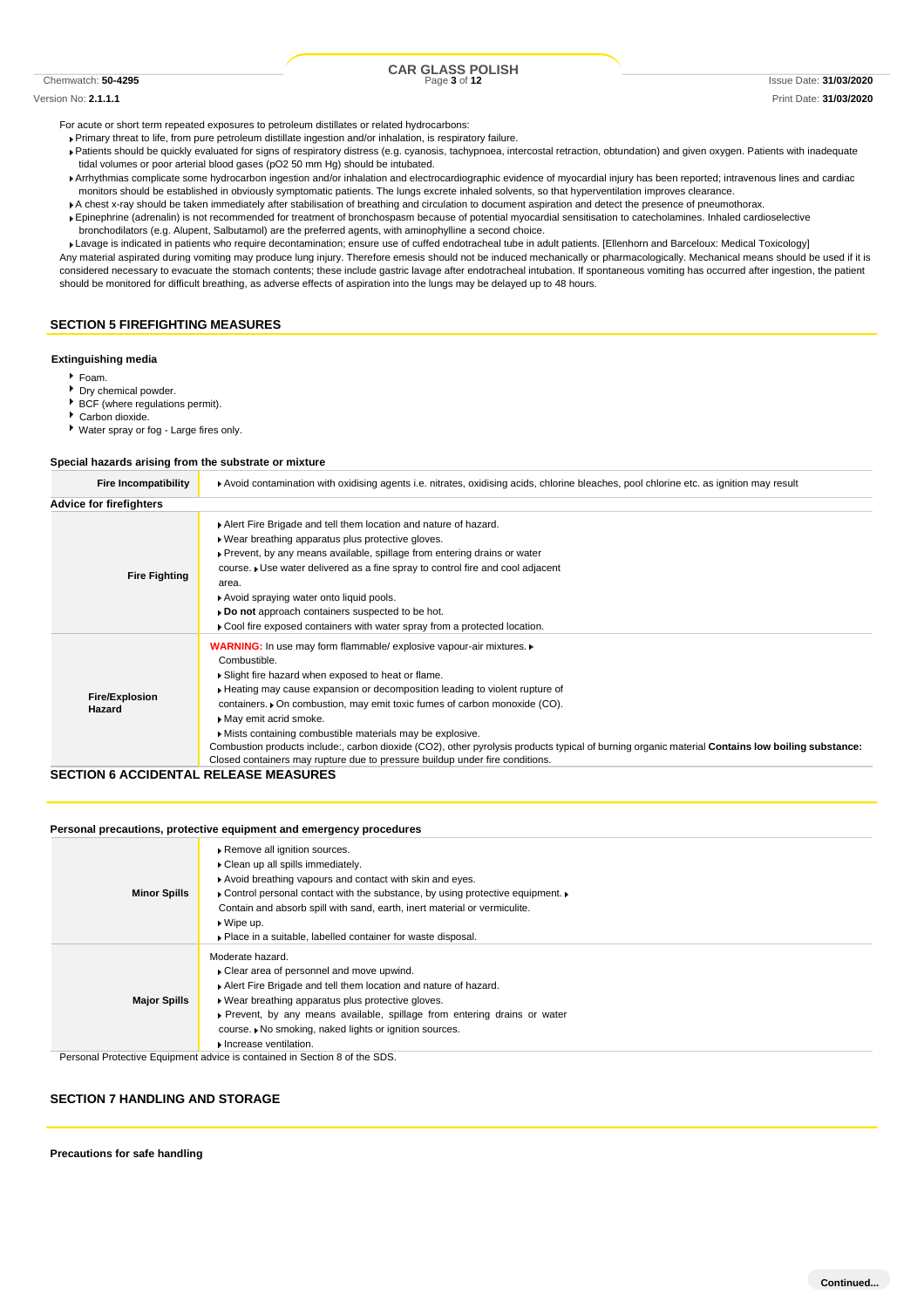COR GLASS POLISH<br>
Page 4 of 12<br>
Page 4 of 12

| Safe handling      | Contains low boiling substance:<br>Storage in sealed containers may result in pressure buildup causing violent rupture of containers not rated<br>appropriately. Check for bulging containers.<br>▶ Vent periodically<br>Always release caps or seals slowly to ensure slow dissipation of vapours<br>. DO NOT allow clothing wet with material to stay in contact with skin<br>Electrostatic discharge may be generated during pumping - this may result in fire.<br>Ensure electrical continuity by bonding and grounding (earthing) all equipment.<br>Restrict line velocity during pumping in order to avoid generation of electrostatic discharge $\leq -1$ m/sec until fill pipe submerged to twice its<br>diameter, then $<= 7$ m/sec).<br>Avoid splash filling.<br>Do NOT use compressed air for filling discharging or handling operations.<br>Avoid all personal contact, including inhalation.<br>. Wear protective clothing when risk of exposure occurs.<br>Use in a well-ventilated area.<br>Prevent concentration in hollows and sumps.<br>DO NOT enter confined spaces until atmosphere has been checked.<br>Avoid smoking, naked lights or ignition sources.<br>Avoid contact with incompatible materials. |
|--------------------|-----------------------------------------------------------------------------------------------------------------------------------------------------------------------------------------------------------------------------------------------------------------------------------------------------------------------------------------------------------------------------------------------------------------------------------------------------------------------------------------------------------------------------------------------------------------------------------------------------------------------------------------------------------------------------------------------------------------------------------------------------------------------------------------------------------------------------------------------------------------------------------------------------------------------------------------------------------------------------------------------------------------------------------------------------------------------------------------------------------------------------------------------------------------------------------------------------------------------------|
| Other information  | Store in original containers.<br>Keep containers securely sealed.<br>٠<br>No smoking, naked lights or ignition sources.<br>Store in a cool, dry, well-ventilated area.<br>Store away from incompatible materials and foodstuff containers.<br>Protect containers against physical damage and check regularly for leaks.<br>Observe manufacturer's storage and handling recommendations contained within this SDS.                                                                                                                                                                                                                                                                                                                                                                                                                                                                                                                                                                                                                                                                                                                                                                                                           |
|                    | Conditions for safe storage, including any incompatibilities                                                                                                                                                                                                                                                                                                                                                                                                                                                                                                                                                                                                                                                                                                                                                                                                                                                                                                                                                                                                                                                                                                                                                                |
| Suitable container | Metal can or drum<br>Packaging as recommended by manufacturer.<br>Check all containers are clearly labelled and free from leaks.                                                                                                                                                                                                                                                                                                                                                                                                                                                                                                                                                                                                                                                                                                                                                                                                                                                                                                                                                                                                                                                                                            |

| Storage | Avoid reaction with oxidising agents |
|---------|--------------------------------------|

#### **incompatibility**

### **SECTION 8 EXPOSURE CONTROLS / PERSONAL PROTECTION**

### **Control parameters**

#### T **OCCUPATIONAL EXPOSURE LIMITS (OEL)**

 $\mathbb T$ **INGREDIENT DATA**

| Source                                          | Ingredient                                                                                                                                                                                                                                                                                                                                                                                                                                                                                                                                                                                                                                                                                                                                                                                                                                                                                                                                                                                                                                                                                                                                                               | <b>Material name</b>         | <b>TWA</b>           | <b>STEL</b>          | Peak             | <b>Notes</b>     |  |
|-------------------------------------------------|--------------------------------------------------------------------------------------------------------------------------------------------------------------------------------------------------------------------------------------------------------------------------------------------------------------------------------------------------------------------------------------------------------------------------------------------------------------------------------------------------------------------------------------------------------------------------------------------------------------------------------------------------------------------------------------------------------------------------------------------------------------------------------------------------------------------------------------------------------------------------------------------------------------------------------------------------------------------------------------------------------------------------------------------------------------------------------------------------------------------------------------------------------------------------|------------------------------|----------------------|----------------------|------------------|------------------|--|
| Australia Exposure<br>Standards                 | ammonium hydroxide                                                                                                                                                                                                                                                                                                                                                                                                                                                                                                                                                                                                                                                                                                                                                                                                                                                                                                                                                                                                                                                                                                                                                       | Ammonia                      | 17 mg/m3 / 25<br>ppm | 24 mg/m3 / 35<br>ppm | Not<br>Available | Not<br>Available |  |
| Australia Exposure<br>Standards                 | naphtha petroleum, isoparaffin,<br>hydrotreated                                                                                                                                                                                                                                                                                                                                                                                                                                                                                                                                                                                                                                                                                                                                                                                                                                                                                                                                                                                                                                                                                                                          | Oil mist, refined<br>mineral |                      | Not Available        | Not<br>Available |                  |  |
| <b>EMERGENCY LIMITS</b>                         |                                                                                                                                                                                                                                                                                                                                                                                                                                                                                                                                                                                                                                                                                                                                                                                                                                                                                                                                                                                                                                                                                                                                                                          |                              |                      |                      |                  |                  |  |
| Ingredient                                      | <b>Material name</b>                                                                                                                                                                                                                                                                                                                                                                                                                                                                                                                                                                                                                                                                                                                                                                                                                                                                                                                                                                                                                                                                                                                                                     |                              | TEEL-1               | TEEL-2               | TEEL-3           |                  |  |
| ammonium hydroxide                              | Ammonium hydroxide                                                                                                                                                                                                                                                                                                                                                                                                                                                                                                                                                                                                                                                                                                                                                                                                                                                                                                                                                                                                                                                                                                                                                       |                              | 61 ppm               | 330 ppm              | 2300 ppm         |                  |  |
| ammonium hydroxide                              | Ammonia                                                                                                                                                                                                                                                                                                                                                                                                                                                                                                                                                                                                                                                                                                                                                                                                                                                                                                                                                                                                                                                                                                                                                                  |                              |                      | Not Available        | Not Available    |                  |  |
| naphtha petroleum,<br>isoparaffin, hydrotreated | Naphtha, hydrotreated heavy; (Isopar L-rev 2)                                                                                                                                                                                                                                                                                                                                                                                                                                                                                                                                                                                                                                                                                                                                                                                                                                                                                                                                                                                                                                                                                                                            |                              | 171 ppm              | 171 ppm              |                  | 570 ppm          |  |
| Ingredient                                      | <b>Revised IDLH</b><br><b>Original IDLH</b>                                                                                                                                                                                                                                                                                                                                                                                                                                                                                                                                                                                                                                                                                                                                                                                                                                                                                                                                                                                                                                                                                                                              |                              |                      |                      |                  |                  |  |
| tallow alkylamine,<br>ethoxylated               | Not Available                                                                                                                                                                                                                                                                                                                                                                                                                                                                                                                                                                                                                                                                                                                                                                                                                                                                                                                                                                                                                                                                                                                                                            |                              | Not Available        |                      |                  |                  |  |
| ammonium hydroxide                              | 500 ppm                                                                                                                                                                                                                                                                                                                                                                                                                                                                                                                                                                                                                                                                                                                                                                                                                                                                                                                                                                                                                                                                                                                                                                  | 300 ppm                      |                      |                      |                  |                  |  |
| naphtha petroleum,<br>isoparaffin, hydrotreated | Not Available                                                                                                                                                                                                                                                                                                                                                                                                                                                                                                                                                                                                                                                                                                                                                                                                                                                                                                                                                                                                                                                                                                                                                            |                              | Not Available        |                      |                  |                  |  |
| <b>Exposure controls</b>                        |                                                                                                                                                                                                                                                                                                                                                                                                                                                                                                                                                                                                                                                                                                                                                                                                                                                                                                                                                                                                                                                                                                                                                                          |                              |                      |                      |                  |                  |  |
| Appropriate engineering<br>controls             | <b>CARE:</b> Use of a quantity of this material in confined space or poorly ventilated area, where rapid build up of concentrated atmosphere may occur,<br>could require increased ventilation and/or protective gear<br>Engineering controls are used to remove a hazard or place a barrier between the worker and the hazard. Well-designed engineering controls<br>can be highly effective in protecting workers and will typically be independent of worker interactions to provide this high level of protection. The<br>basic types of engineering controls are:<br>Process controls which involve changing the way a job activity or process is done to reduce the risk.<br>Enclosure and/or isolation of emission source which keeps a selected hazard "physically" away from the worker and ventilation that strategically<br>"adds" and "removes" air in the work environment. Ventilation can remove or dilute an air contaminant if designed properly. The design of a<br>ventilation system must match the particular process and chemical or contaminant in use.<br>Employers may need to use multiple types of controls to prevent employee overexposure. |                              |                      |                      |                  |                  |  |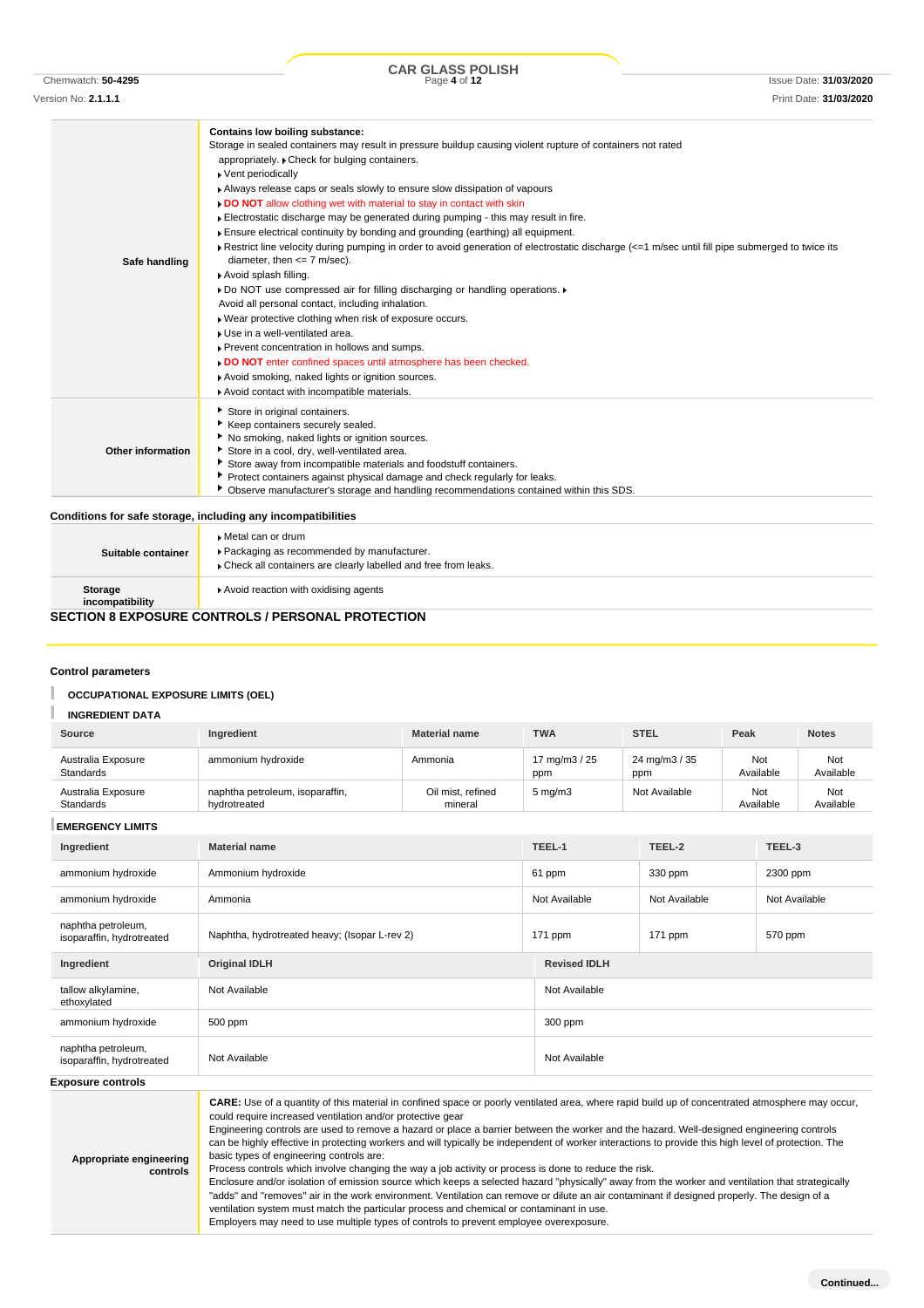Chemwatch: **50-4295** Page **5** of **12** Issue Date: **31/03/2020 CAR GLASS POLISH**

Version No: **2.1.1.1** Print Date: **31/03/2020**

| <b>Personal protection</b> |                                                                                                                                                                                                                                                                                                                                                                                                                                                                                                                                                                                                                                                                                                                                                                                                                                                                                                                                                                                                                                                                                                                                                                                                                                                                                                                                                                                                                                                         |
|----------------------------|---------------------------------------------------------------------------------------------------------------------------------------------------------------------------------------------------------------------------------------------------------------------------------------------------------------------------------------------------------------------------------------------------------------------------------------------------------------------------------------------------------------------------------------------------------------------------------------------------------------------------------------------------------------------------------------------------------------------------------------------------------------------------------------------------------------------------------------------------------------------------------------------------------------------------------------------------------------------------------------------------------------------------------------------------------------------------------------------------------------------------------------------------------------------------------------------------------------------------------------------------------------------------------------------------------------------------------------------------------------------------------------------------------------------------------------------------------|
| Eye and face<br>protection | Safety glasses with side shields.<br>Chemical goggles.<br>▶ Contact lenses may pose a special hazard; soft contact lenses may absorb and concentrate irritants. A written policy document, describing the<br>wearing of lenses or restrictions on use, should be created for each workplace or task. This should include a review of lens absorption and<br>adsorption for the class of chemicals in use and an account of injury experience. Medical and first-aid personnel should be trained in their<br>removal and suitable equipment should be readily available. In the event of chemical exposure, begin eye irrigation immediately and remove<br>contact lens as soon as practicable.                                                                                                                                                                                                                                                                                                                                                                                                                                                                                                                                                                                                                                                                                                                                                          |
| <b>Skin protection</b>     | See Hand protection below                                                                                                                                                                                                                                                                                                                                                                                                                                                                                                                                                                                                                                                                                                                                                                                                                                                                                                                                                                                                                                                                                                                                                                                                                                                                                                                                                                                                                               |
| Hands/feet protection      | Wear chemical protective gloves, e.g. PVC.<br>Wear safety footwear or safety gumboots, e.g. Rubber<br>The selection of suitable gloves does not only depend on the material, but also on further marks of quality which vary from manufacturer to<br>manufacturer. Where the chemical is a preparation of several substances, the resistance of the glove material can not be calculated in advance<br>and has therefore to be checked prior to the application.<br>The exact break through time for substances has to be obtained from the manufacturer of the protective gloves and has to be observed when<br>making a final choice.<br>Suitability and durability of glove type is dependent on usage. Important factors in the selection of gloves include:<br>$\triangleright$ frequency and duration of contact, $\triangleright$<br>chemical resistance of glove material,<br>glove thickness and<br>dexterity<br>Select gloves tested to a relevant standard (e.g. Europe EN 374, US F739, AS/NZS 2161.1 or national equivalent).<br>» When prolonged or frequently repeated contact may occur, a glove with a protection class of 5 or higher (breakthrough time greater than 240<br>minutes according to EN 374, AS/NZS 2161.10.1 or national equivalent) is recommended.<br>▶ When only brief contact is expected, a glove with a protection class of 3 or higher (breakthrough time greater than 60 minutes according to EN<br>374, AS/NZS |
|                            | ▶ 2161.10.1 or national equivalent) is recommended.<br>» Neoprene rubber gloves                                                                                                                                                                                                                                                                                                                                                                                                                                                                                                                                                                                                                                                                                                                                                                                                                                                                                                                                                                                                                                                                                                                                                                                                                                                                                                                                                                         |
| <b>Body protection</b>     | See Other protection below                                                                                                                                                                                                                                                                                                                                                                                                                                                                                                                                                                                                                                                                                                                                                                                                                                                                                                                                                                                                                                                                                                                                                                                                                                                                                                                                                                                                                              |
| Other protection           | • Overalls.<br>▶ P.V.C. apron.<br>▶ Barrier cream.<br>▶ Skin cleansing cream.<br>▶ Eye wash unit.                                                                                                                                                                                                                                                                                                                                                                                                                                                                                                                                                                                                                                                                                                                                                                                                                                                                                                                                                                                                                                                                                                                                                                                                                                                                                                                                                       |
| <b>Thermal hazards</b>     | Not Available                                                                                                                                                                                                                                                                                                                                                                                                                                                                                                                                                                                                                                                                                                                                                                                                                                                                                                                                                                                                                                                                                                                                                                                                                                                                                                                                                                                                                                           |
| Recommended material(s)    | * Where the glove is to be used on a short term, casual or infrequent basis, factors                                                                                                                                                                                                                                                                                                                                                                                                                                                                                                                                                                                                                                                                                                                                                                                                                                                                                                                                                                                                                                                                                                                                                                                                                                                                                                                                                                    |

### **GLOVE SELECTION INDEX**

Glove selection is based on a modified presentation of the:

*"***Forsberg Clothing Performance Index".** The effect(s) of the following substance(s) are taken into account in the *computergenerated* selection:

CAR GLASS POLISH

| <b>Material</b>                     | <b>CPI</b> |
|-------------------------------------|------------|
| <b>BUTYL</b>                        | A          |
| <b>HYPALON</b>                      | A          |
| <b>NEOPRENE</b>                     | A          |
| NEOPRENE/NATURAL                    | A          |
| NATURAL+NEOPRENE                    | B          |
| <b>NITRILE</b>                      | B          |
| <b>NATURAL RUBBER</b>               | C          |
| NITRILE+PVC                         | C          |
| <b>PVC</b>                          | C          |
| * CPI - Chemwatch Performance Index |            |

A: Best Selection

B: Satisfactory; may degrade after 4 hours continuous immersion

C: Poor to Dangerous Choice for other than short term immersion **NOTE**: As a series of factors will influence the actual performance of the glove, a final selection must be based on detailed observation. -

\* Where the glove is to be used on a short term, casual or infrequent basis, factors such as"feel" or convenience (e.g. disposability), may dictate a choice of gloves which might otherwise be unsuitable following long-term or frequent use. A qualified practitioner should be consulted.

### **SECTION 9 PHYSICAL AND CHEMICAL PROPERTIES Respiratory protection**

Type AK-P Filter of sufficient capacity. (AS/NZS 1716 & 1715, EN 143:2000 & 149:2001, ANSI Z88 or national equivalent)

Where the concentration of gas/particulates in the breathing zone, approaches or exceeds the "Exposure Standard" (or ES), respiratory protection is required. Degree of protection varies with both face-piece and Class of filter; the nature of protection varies with Type of filter.

| <b>Required Minimum</b><br><b>Protection Factor</b> | Half-Face<br>Respirator               | <b>Full-Face</b><br>Respirator | <b>Powered Air</b><br>Respirator        |
|-----------------------------------------------------|---------------------------------------|--------------------------------|-----------------------------------------|
| up to $5 \times ES$                                 | AK-AUS /<br>Class<br>1 P <sub>2</sub> |                                | AK-PAPR-AUS /<br>Class 1 P <sub>2</sub> |
| up to $25 \times ES$                                | Air-line*                             | AK-2 P2                        | AK-PAPR-2 P2                            |
| up to $50 \times ES$                                |                                       | AK-3 P2                        | ۰                                       |
| $50+ x ES$                                          |                                       | Air-line**                     | $\blacksquare$                          |

### ^ - Full-face

A(All classes) = Organic vapours, B AUS or B1 = Acid gasses, B2 = Acid gas or hydrogen cyanide(HCN), B3 = Acid gas or hydrogen cyanide(HCN), E = Sulfur dioxide $(SO2)$ ,  $G =$ 

Agricultural chemicals, K = Ammonia(NH3), Hg = Mercury, NO = Oxides of nitrogen,  $MB =$ 

Methyl bromide, AX = Low boiling point organic compounds(below 65 degC)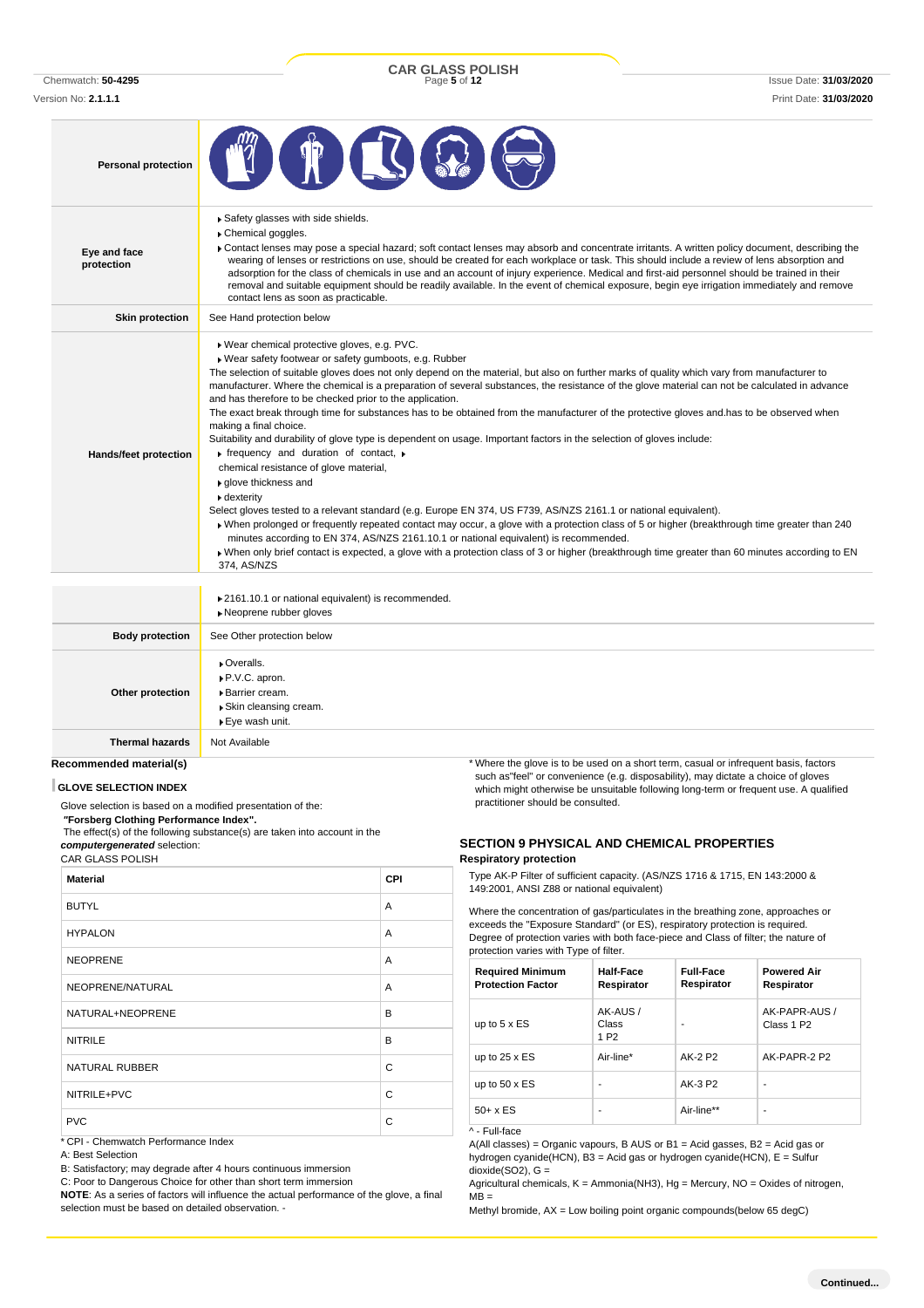Chemwatch: **50-4295** Page **6** of **12** Issue Date: **31/03/2020 CAR GLASS POLISH**

### **Information on basic physical and chemical properties**

| Appearance                                                    | Blue cream; dispersible in water. |                                               |                |
|---------------------------------------------------------------|-----------------------------------|-----------------------------------------------|----------------|
| <b>Physical state</b>                                         | Liquid                            | Relative density (Water =<br>1)               | $0.9 - 0.91$   |
| Odour                                                         | Not Available                     | Partition coefficient n-<br>octanol / water   | Not Available  |
| <b>Odour threshold</b>                                        | Not Available                     | Auto-ignition<br>temperature<br>$(^{\circ}C)$ | Not Available  |
| pH (as supplied)                                              | 10.0-11.0                         | Decomposition<br>temperature                  | Not Available  |
| <b>Melting</b><br>point<br>$\prime$<br>freezing<br>point (°C) | Not Available                     | <b>Viscosity (cSt)</b>                        | Not Available  |
| Initial boiling point and<br>boiling range (°C)               | Not Available                     | Molecular weight<br>(g/mol)                   | Not Applicable |
| Flash point (°C)                                              | Not Available                     | <b>Taste</b>                                  | Not Available  |
| <b>Evaporation rate</b>                                       | Not Available                     | <b>Explosive</b><br>properties                | Not Available  |
| Flammability                                                  | Not Available                     | Oxidising<br>properties                       | Not Available  |
| <b>Upper Explosive Limit</b><br>(%)                           | Not Applicable                    | <b>Surface Tension (dyn/cm</b><br>or mN/m)    | Not Available  |
| <b>Lower Explosive Limit</b><br>(%)                           | Not Applicable                    | <b>Volatile Component (%vol)</b>              | Not Available  |
| Vapour pressure<br>(kPa)                                      | Not Available                     | Gas group                                     | Not Available  |
| Solubility in water<br>(g/L)                                  | Partly miscible                   | pH as a solution<br>(1%)                      | Not Available  |
| Vapour density (Air =<br>1)                                   | Not Available                     | VOC g/L                                       | Not Available  |
| <b>SECTION 10 STARILITY AND REACTIVITY</b>                    |                                   |                                               |                |

### **SECTION 10 STABILITY AND REACTIVITY**

| Reactivity                                  | See section 7                                                                                                                        |  |
|---------------------------------------------|--------------------------------------------------------------------------------------------------------------------------------------|--|
| <b>Chemical stability</b>                   | • Unstable in the presence of incompatible materials.<br>▶ Product is considered stable.<br>Hazardous polymerisation will not occur. |  |
| Possibility of hazardous<br>reactions       | See section 7                                                                                                                        |  |
| <b>Conditions to</b><br>avoid               | See section 7                                                                                                                        |  |
| Incompatible<br>materials                   | See section 7                                                                                                                        |  |
| <b>Hazardous decomposition</b><br>products  | See section 5                                                                                                                        |  |
| <b>SECTION 11 TOXICOLOGICAL INFORMATION</b> |                                                                                                                                      |  |

| Information on toxicological effects |                                                                                                                                                                                                                                                                                                                                                                                                                                                                                                                                                                                                                                                                                                                                                                                        |  |  |
|--------------------------------------|----------------------------------------------------------------------------------------------------------------------------------------------------------------------------------------------------------------------------------------------------------------------------------------------------------------------------------------------------------------------------------------------------------------------------------------------------------------------------------------------------------------------------------------------------------------------------------------------------------------------------------------------------------------------------------------------------------------------------------------------------------------------------------------|--|--|
| Inhaled                              | Inhalation of vapours may cause drowsiness and dizziness. This may be accompanied by sleepiness, reduced alertness, loss of reflexes, lack of<br>co-ordination, and vertigo.<br>Inhalation hazard is increased at higher temperatures.<br>Inhaling high concentrations of mixed hydrocarbons can cause narcosis, with nausea, vomiting and lightheadedness. Low molecular weight (C2-<br>C12) hydrocarbons can irritate mucous membranes and cause incoordination, giddiness, nausea, vertigo, confusion, headache, appetite loss,<br>drowsiness, tremors and stupor.<br>Inhalation of high concentrations of gas/vapour causes lung irritation with coughing and nausea, central nervous depression with headache and<br>dizziness, slowing of reflexes, fatigue and inco-ordination. |  |  |
| Ingestion                            | Swallowing of the liquid may cause aspiration into the lungs with the risk of chemical pneumonitis; serious consequences may result.<br>(ICSC13733) Accidental ingestion of the material may be damaging to the health of the individual.<br>Ingestion of petroleum hydrocarbons can irritate the pharynx, oesophagus, stomach and small intestine, and cause swellings and ulcers of the<br>mucous. Symptoms include a burning mouth and throat; larger amounts can cause nausea and vomiting, narcosis, weakness, dizziness, slow and<br>shallow breathing, abdominal swelling, unconsciousness and convulsions.                                                                                                                                                                     |  |  |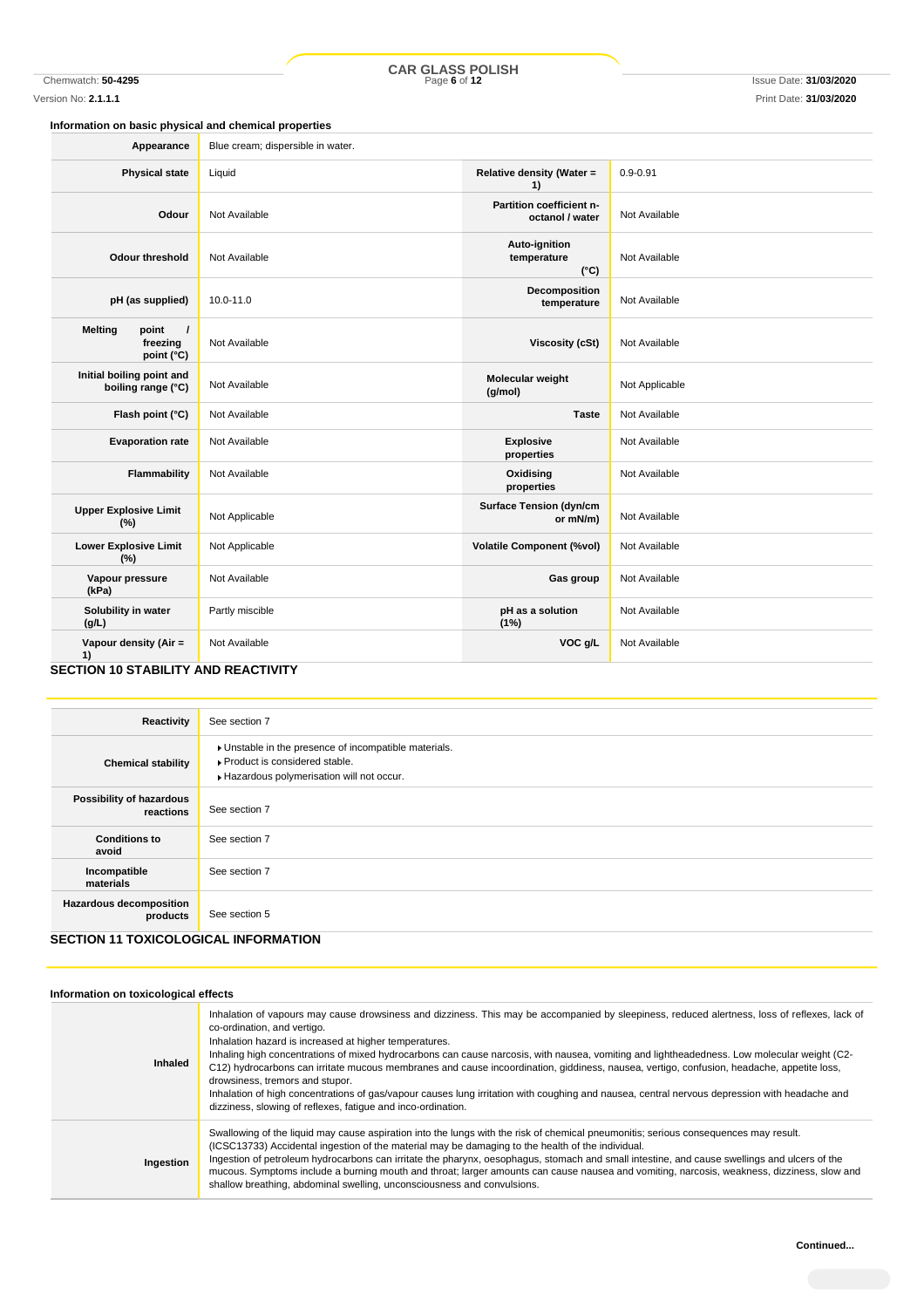Chemwatch: **50-4295** Page **7** of **12** Issue Date: **31/03/2020 CAR GLASS POLISH**

Version No: **2.1.1.1** Print Date: **31/03/2020**

| <b>Skin Contact</b>                                                                                                                                | Repeated exposure may cause skin cracking, flaking or drying following normal handling and use.<br>Open cuts, abraded or irritated skin should not be exposed to this material<br>The material may accentuate any pre-existing dermatitis condition                                                                                                                                                                                                                                                         |                                                                                                                                                     |  |
|----------------------------------------------------------------------------------------------------------------------------------------------------|-------------------------------------------------------------------------------------------------------------------------------------------------------------------------------------------------------------------------------------------------------------------------------------------------------------------------------------------------------------------------------------------------------------------------------------------------------------------------------------------------------------|-----------------------------------------------------------------------------------------------------------------------------------------------------|--|
| Eye                                                                                                                                                | This material can cause eye irritation and damage in some persons.<br>Direct eye contact with petroleum hydrocarbons can be painful, and the corneal epithelium may be temporarily damaged. Aromatic species can<br>cause irritation and excessive tear secretion.                                                                                                                                                                                                                                          |                                                                                                                                                     |  |
| Chronic                                                                                                                                            | Prolonged or repeated skin contact may cause drying with cracking, irritation and possible dermatitis following.<br>Constant or exposure over long periods to mixed hydrocarbons may produce stupor with dizziness, weakness and visual disturbance, weight loss<br>and anaemia, and reduced liver and kidney function. Skin exposure may result in drying and cracking and redness of the skin.<br>Prolonged or repeated skin contact may cause degreasing with drying, cracking and dermatitis following. |                                                                                                                                                     |  |
|                                                                                                                                                    | <b>TOXICITY</b>                                                                                                                                                                                                                                                                                                                                                                                                                                                                                             | <b>IRRITATION</b>                                                                                                                                   |  |
| <b>CAR GLASS</b><br><b>POLISH</b>                                                                                                                  |                                                                                                                                                                                                                                                                                                                                                                                                                                                                                                             |                                                                                                                                                     |  |
|                                                                                                                                                    | Not Available                                                                                                                                                                                                                                                                                                                                                                                                                                                                                               | Not Available                                                                                                                                       |  |
|                                                                                                                                                    | <b>TOXICITY</b>                                                                                                                                                                                                                                                                                                                                                                                                                                                                                             | <b>IRRITATION</b>                                                                                                                                   |  |
| tallow alkylamine,<br>ethoxylated                                                                                                                  | dermal (rat) LD50: >10000 mg/kg                                                                                                                                                                                                                                                                                                                                                                                                                                                                             | [CCINFO]                                                                                                                                            |  |
|                                                                                                                                                    | Oral (rat) LD50: 500 mg/kgel                                                                                                                                                                                                                                                                                                                                                                                                                                                                                | Eye(rabbit)(Draize): moderate                                                                                                                       |  |
|                                                                                                                                                    |                                                                                                                                                                                                                                                                                                                                                                                                                                                                                                             |                                                                                                                                                     |  |
|                                                                                                                                                    | <b>TOXICITY</b>                                                                                                                                                                                                                                                                                                                                                                                                                                                                                             | <b>IRRITATION</b>                                                                                                                                   |  |
| ammonium                                                                                                                                           |                                                                                                                                                                                                                                                                                                                                                                                                                                                                                                             |                                                                                                                                                     |  |
| hydroxide                                                                                                                                          | Inhalation (rat) LC50: 2000 ppm/4h                                                                                                                                                                                                                                                                                                                                                                                                                                                                          | Eye (rabbit): 0.25 mg SEVERE                                                                                                                        |  |
|                                                                                                                                                    | Oral (rat) LD50: 350 mg/kg $E^1$                                                                                                                                                                                                                                                                                                                                                                                                                                                                            | Eye (rabbit): 1 mg/30s SEVERE                                                                                                                       |  |
|                                                                                                                                                    |                                                                                                                                                                                                                                                                                                                                                                                                                                                                                                             |                                                                                                                                                     |  |
|                                                                                                                                                    | <b>TOXICITY</b>                                                                                                                                                                                                                                                                                                                                                                                                                                                                                             | <b>IRRITATION</b>                                                                                                                                   |  |
| naphtha petroleum,                                                                                                                                 |                                                                                                                                                                                                                                                                                                                                                                                                                                                                                                             |                                                                                                                                                     |  |
| isoparaffin, hydrotreated                                                                                                                          |                                                                                                                                                                                                                                                                                                                                                                                                                                                                                                             |                                                                                                                                                     |  |
|                                                                                                                                                    | Dermal (rabbit) LD50: >1900 mg/kg                                                                                                                                                                                                                                                                                                                                                                                                                                                                           | Not Available                                                                                                                                       |  |
| Legend: 1.                                                                                                                                         | Oral (rat) LD50: >4500 mg/kd <sup>1</sup><br>Value obtained from Europe ECHA Registered Substances - Acute toxicity 2.* Value obtained from manufacturer's SDS. Unless otherwise                                                                                                                                                                                                                                                                                                                            |                                                                                                                                                     |  |
|                                                                                                                                                    | specified data extracted from RTECS - Register of Toxic Effect of chemical Substances                                                                                                                                                                                                                                                                                                                                                                                                                       |                                                                                                                                                     |  |
|                                                                                                                                                    | The material may produce moderate eye irritation leading to inflammation. Repeated or prolonged exposure to irritants may produce conjunctivitis.                                                                                                                                                                                                                                                                                                                                                           |                                                                                                                                                     |  |
| Asthma-like symptoms may continue for months or even years after exposure to the material ceases. This may be due to a non-allergenic condition    |                                                                                                                                                                                                                                                                                                                                                                                                                                                                                                             |                                                                                                                                                     |  |
|                                                                                                                                                    |                                                                                                                                                                                                                                                                                                                                                                                                                                                                                                             | known as reactive airways dysfunction syndrome (RADS) which can occur following exposure to high levels of highly irritating compound. Key criteria |  |
|                                                                                                                                                    | for the diagnosis                                                                                                                                                                                                                                                                                                                                                                                                                                                                                           |                                                                                                                                                     |  |
|                                                                                                                                                    | of RADS include the absence of preceding respiratory disease, in a non-atopic individual, with abrupt onset of persistent asthma-like symptoms within<br>minutes to hours of a documented exposure to the irritant. A reversible airflow pattern, on spirometry, with the presence of moderate to severe                                                                                                                                                                                                    |                                                                                                                                                     |  |
| bronchial hyperreactivity on methacholine challenge testing and the lack of minimal lymphocytic inflammation, without eosinophilia, have also been |                                                                                                                                                                                                                                                                                                                                                                                                                                                                                                             |                                                                                                                                                     |  |
|                                                                                                                                                    |                                                                                                                                                                                                                                                                                                                                                                                                                                                                                                             |                                                                                                                                                     |  |
| <b>TALLOW ALKYLAMINE,</b>                                                                                                                          | included in the criteria for diagnosis of RADS. RADS (or asthma) following an irritating inhalation is an infrequent disorder with rates related to the<br>concentration of and duration of exposure to the irritating substance. Industrial bronchitis, on the other hand, is a disorder that occurs as result of                                                                                                                                                                                          |                                                                                                                                                     |  |
| <b>ETHOXYLATED</b>                                                                                                                                 | exposure due to high concentrations of irritating substance (often particulate in nature) and is completely reversible after exposure ceases. The                                                                                                                                                                                                                                                                                                                                                           |                                                                                                                                                     |  |
|                                                                                                                                                    | disorder is characterised by dyspnea, cough and mucus production. Tallow derivatives used in the manufacture of cosmetic products are safe for<br>consumption when it undergoes-transesterification or hydrolysis at 200C, under pressure for 20 minutes (for glycerol, fatty acids and esters);                                                                                                                                                                                                            |                                                                                                                                                     |  |
|                                                                                                                                                    | saponification with 12 M of NaOH (for glycerol and soap) at 95C for 3 hours; continuous process at 140C, for about 8 minutes or its equivalent.<br>While it is difficult to generalise about the full range of potential health effects posed by exposure to the many different amine compounds, characterised                                                                                                                                                                                              |                                                                                                                                                     |  |
|                                                                                                                                                    | by those used in the manufacture of polyurethane and polyisocyanurate foams, it is agreed that overexposure to the majority of these materials may                                                                                                                                                                                                                                                                                                                                                          |                                                                                                                                                     |  |
|                                                                                                                                                    | cause adverse health effects.<br>▶ Many amine-based compounds can induce histamine liberation, which, in turn, can trigger allergic and other physiological effects, including<br>bronchoconstriction or bronchial asthma and rhinitis.                                                                                                                                                                                                                                                                     |                                                                                                                                                     |  |
|                                                                                                                                                    | Systemic symptoms include headache, nausea, faintness, anxiety, a decrease in blood pressure, tachycardia (rapid heartbeat), itching, erythema                                                                                                                                                                                                                                                                                                                                                              |                                                                                                                                                     |  |
|                                                                                                                                                    | (reddening of the skin), urticaria (hives), and facial edema (swelling). Systemic effects (those affecting the body) that are related to the<br>pharmacological action of amines are usually transient.                                                                                                                                                                                                                                                                                                     |                                                                                                                                                     |  |
|                                                                                                                                                    | Typically, there are four routes of possible or potential exposure: inhalation, skin contact, eye contact, and ingestion.<br>Inhalation:                                                                                                                                                                                                                                                                                                                                                                    |                                                                                                                                                     |  |
|                                                                                                                                                    | Inhalation of vapors may, depending upon the physical and chemical properties of the specific product and the degree and length of exposure, result in                                                                                                                                                                                                                                                                                                                                                      |                                                                                                                                                     |  |
|                                                                                                                                                    | moderate to severe irritation of the tissues of the nose and throat and can irritate the lungs.<br>Products with higher vapour pressures have a greater potential for higher airborne concentrations.                                                                                                                                                                                                                                                                                                       |                                                                                                                                                     |  |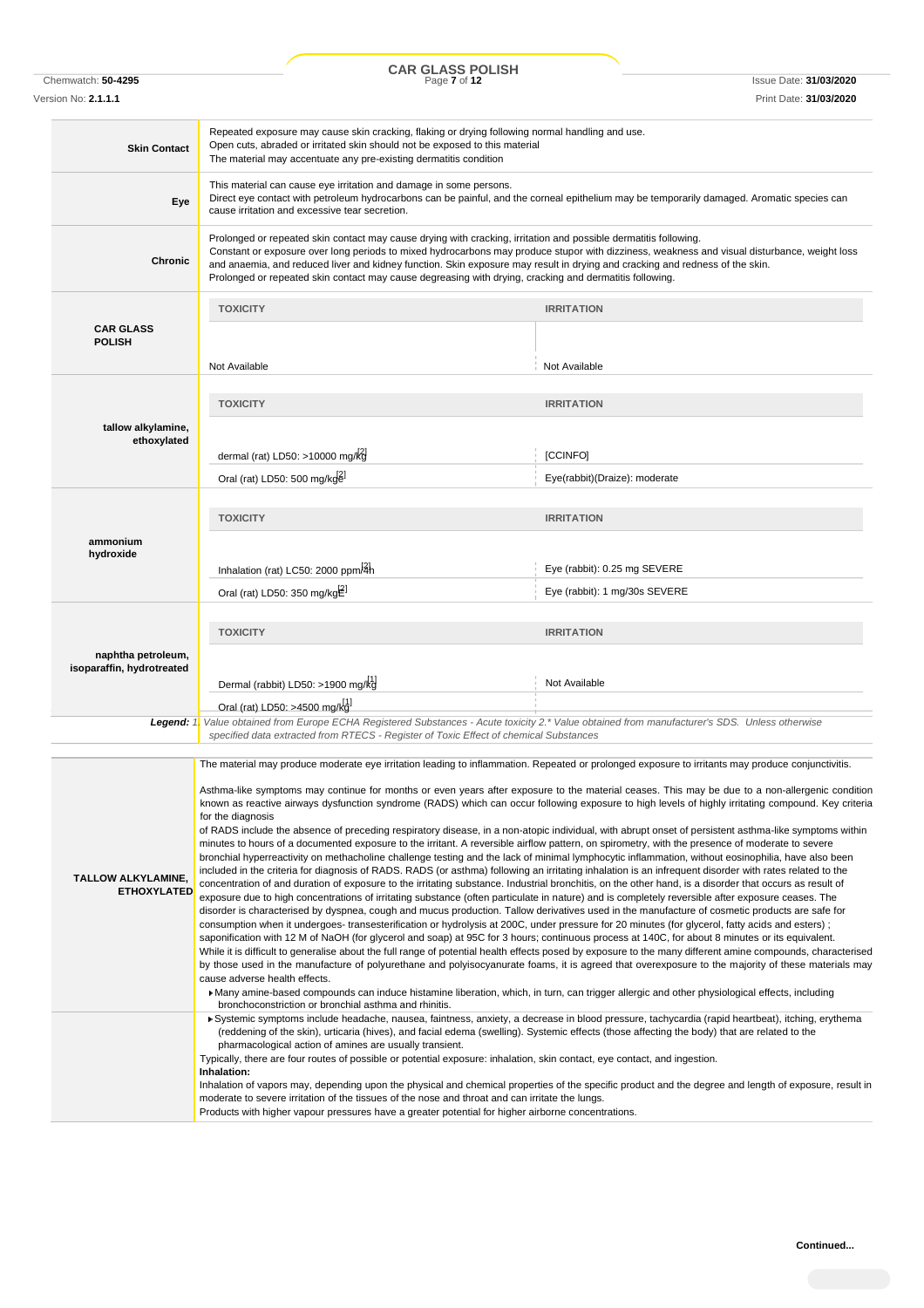Chemwatch: **50-4295** Page **8** of **12** Issue Date: **31/03/2020 CAR GLASS POLISH**

*– Data required to make classification available – Data Not Available to make classification*

| Version No: <b>2.1.1.1</b>                                                                                                                                                                                                                                                                                                                                                                                                                                                                                                                                                                                                                                                                                                                                                                                                                                                                                                                                                                                                                                                                                                                                                                                          |                                                                                                                                                                                                                                                                                                                                                                                                                                                                                                                                                                                                                                                                                                                                                                                                                                                                                                                                                                                                                                                                                                                                                                                                                                                                                                                                               |                                 | Print Date: <b>31/03/2020</b>                                         |
|---------------------------------------------------------------------------------------------------------------------------------------------------------------------------------------------------------------------------------------------------------------------------------------------------------------------------------------------------------------------------------------------------------------------------------------------------------------------------------------------------------------------------------------------------------------------------------------------------------------------------------------------------------------------------------------------------------------------------------------------------------------------------------------------------------------------------------------------------------------------------------------------------------------------------------------------------------------------------------------------------------------------------------------------------------------------------------------------------------------------------------------------------------------------------------------------------------------------|-----------------------------------------------------------------------------------------------------------------------------------------------------------------------------------------------------------------------------------------------------------------------------------------------------------------------------------------------------------------------------------------------------------------------------------------------------------------------------------------------------------------------------------------------------------------------------------------------------------------------------------------------------------------------------------------------------------------------------------------------------------------------------------------------------------------------------------------------------------------------------------------------------------------------------------------------------------------------------------------------------------------------------------------------------------------------------------------------------------------------------------------------------------------------------------------------------------------------------------------------------------------------------------------------------------------------------------------------|---------------------------------|-----------------------------------------------------------------------|
|                                                                                                                                                                                                                                                                                                                                                                                                                                                                                                                                                                                                                                                                                                                                                                                                                                                                                                                                                                                                                                                                                                                                                                                                                     | The material may produce severe irritation to the eye causing pronounced inflammation. Repeated or prolonged exposure to irritants may produce<br>conjunctivitis.                                                                                                                                                                                                                                                                                                                                                                                                                                                                                                                                                                                                                                                                                                                                                                                                                                                                                                                                                                                                                                                                                                                                                                             |                                 |                                                                       |
| <b>AMMONIUM HYDROXIDE</b>                                                                                                                                                                                                                                                                                                                                                                                                                                                                                                                                                                                                                                                                                                                                                                                                                                                                                                                                                                                                                                                                                                                                                                                           | Asthma-like symptoms may continue for months or even years after exposure to the material ceases. This may be due to a non-allergenic condition<br>known as reactive airways dysfunction syndrome (RADS) which can occur following exposure to high levels of highly irritating compound. Key criteria<br>for the diagnosis<br>of RADS include the absence of preceding respiratory disease, in a non-atopic individual, with abrupt onset of persistent asthma-like symptoms<br>within minutes to hours of a documented exposure to the irritant. A reversible airflow pattern, on spirometry, with the presence of moderate to severe<br>bronchial hyperreactivity on methacholine challenge testing and the lack of minimal lymphocytic inflammation, without eosinophilia, have also been<br>included in the criteria for diagnosis of RADS. RADS (or asthma) following an irritating inhalation is an infrequent disorder with rates related to the<br>concentration of and duration of exposure to the irritating substance. Industrial bronchitis, on the other hand, is a disorder that occurs as result of<br>exposure due to high concentrations of irritating substance (often particulate in nature) and is completely reversible after exposure ceases. The<br>disorder is characterised by dyspnea, cough and mucus production. |                                 |                                                                       |
| No significant acute toxicological data identified in literature search.<br>for petroleum:<br>This product contains benzene which is known to cause acute myeloid leukaemia and n-hexane which has been shown to metabolize to compounds<br>which are neuropathic.<br>This product contains toluene. There are indications from animal studies that prolonged exposure to high concentrations of toluene may lead to<br><b>NAPHTHA PETROLEUM.</b><br>hearing loss.<br><b>ISOPARAFFIN.</b><br>This product contains ethyl benzene and naphthalene from which there is evidence of tumours in rodents<br><b>HYDROTREATED</b><br>Carcinogenicity: Inhalation exposure to mice causes liver tumours, which are not considered relevant to humans. Inhalation exposure to rats causes<br>kidney tumours which are not considered relevant to humans.<br>Mutagenicity: There is a large database of mutagenicity studies on gasoline and gasoline blending streams, which use a wide variety of endpoints<br>and give predominantly negative results. All in vivo studies in animals and recent studies in exposed humans (e.g. petrol service station attendants)<br>have shown negative results in mutagenicity assays. |                                                                                                                                                                                                                                                                                                                                                                                                                                                                                                                                                                                                                                                                                                                                                                                                                                                                                                                                                                                                                                                                                                                                                                                                                                                                                                                                               |                                 |                                                                       |
| <b>Acute Toxicity</b>                                                                                                                                                                                                                                                                                                                                                                                                                                                                                                                                                                                                                                                                                                                                                                                                                                                                                                                                                                                                                                                                                                                                                                                               |                                                                                                                                                                                                                                                                                                                                                                                                                                                                                                                                                                                                                                                                                                                                                                                                                                                                                                                                                                                                                                                                                                                                                                                                                                                                                                                                               | Carcinogenicity                 |                                                                       |
| <b>Skin Irritation/Corrosion</b>                                                                                                                                                                                                                                                                                                                                                                                                                                                                                                                                                                                                                                                                                                                                                                                                                                                                                                                                                                                                                                                                                                                                                                                    |                                                                                                                                                                                                                                                                                                                                                                                                                                                                                                                                                                                                                                                                                                                                                                                                                                                                                                                                                                                                                                                                                                                                                                                                                                                                                                                                               | Reproductivity                  |                                                                       |
| <b>Serious Eye</b><br>Damage/Irritation                                                                                                                                                                                                                                                                                                                                                                                                                                                                                                                                                                                                                                                                                                                                                                                                                                                                                                                                                                                                                                                                                                                                                                             | ✔                                                                                                                                                                                                                                                                                                                                                                                                                                                                                                                                                                                                                                                                                                                                                                                                                                                                                                                                                                                                                                                                                                                                                                                                                                                                                                                                             | <b>STOT - Single Exposure</b>   | ✔                                                                     |
| <b>Respiratory or Skin</b><br>sensitisation                                                                                                                                                                                                                                                                                                                                                                                                                                                                                                                                                                                                                                                                                                                                                                                                                                                                                                                                                                                                                                                                                                                                                                         | ◎                                                                                                                                                                                                                                                                                                                                                                                                                                                                                                                                                                                                                                                                                                                                                                                                                                                                                                                                                                                                                                                                                                                                                                                                                                                                                                                                             | <b>STOT - Repeated Exposure</b> | O                                                                     |
| <b>Mutagenicity</b>                                                                                                                                                                                                                                                                                                                                                                                                                                                                                                                                                                                                                                                                                                                                                                                                                                                                                                                                                                                                                                                                                                                                                                                                 |                                                                                                                                                                                                                                                                                                                                                                                                                                                                                                                                                                                                                                                                                                                                                                                                                                                                                                                                                                                                                                                                                                                                                                                                                                                                                                                                               | <b>Aspiration Hazard</b>        | ◡                                                                     |
|                                                                                                                                                                                                                                                                                                                                                                                                                                                                                                                                                                                                                                                                                                                                                                                                                                                                                                                                                                                                                                                                                                                                                                                                                     |                                                                                                                                                                                                                                                                                                                                                                                                                                                                                                                                                                                                                                                                                                                                                                                                                                                                                                                                                                                                                                                                                                                                                                                                                                                                                                                                               | Legend:                         | - Data available but does not fill the criteria for<br>classification |

**SECTION 12 ECOLOGICAL INFORMATION**

### **Toxicity**

| Ingredient                                            | Endpoint                                                                                                                                                                                                                                                                                                       | <b>Test Duration (hr)</b> | <b>Species</b>                | Value               | Source         |
|-------------------------------------------------------|----------------------------------------------------------------------------------------------------------------------------------------------------------------------------------------------------------------------------------------------------------------------------------------------------------------|---------------------------|-------------------------------|---------------------|----------------|
| tallow alkylamine,<br>ethoxylated                     | EC50                                                                                                                                                                                                                                                                                                           | 48                        | Crustacea                     | $5.2$ mg/L          | 4              |
| tallow alkylamine,<br>ethoxylated                     | EC50                                                                                                                                                                                                                                                                                                           | 96                        | Crustacea                     | 2mg/L               | 4              |
| tallow alkylamine,<br>ethoxylated                     | <b>LC50</b>                                                                                                                                                                                                                                                                                                    | 96                        | Fish                          | $0.65$ mg/L         | 4              |
| ammonium hydroxide                                    | <b>LC50</b>                                                                                                                                                                                                                                                                                                    | 96                        | Fish                          | 15mg/L              | $\overline{4}$ |
| ammonium hydroxide                                    | <b>NOEC</b>                                                                                                                                                                                                                                                                                                    | 72                        | Fish                          | 3.5 <sub>mg/L</sub> | $\overline{4}$ |
| naphtha<br>petroleum,<br>isoparaffin,<br>hydrotreated | EC50                                                                                                                                                                                                                                                                                                           | 96                        | Algae or other aquatic plants | 64mg/L              | $\overline{2}$ |
| Legend:                                               | Extracted from 1. IUCLID Toxicity Data 2. Europe ECHA Registered Substances - Ecotoxicological Information - Aquatic Toxicity 3. EPIWIN<br>Suite V3.12 -<br>Aquatic Toxicity Data (Estimated) 4. US EPA, Ecotox database - Aquatic Toxicity Data 5. ECETOC Aquatic Hazard Assessment Data 6. NITE<br>(Japan) - |                           |                               |                     |                |

*Bioconcentration Data 7. METI (Japan) - Bioconcentration Data 8. Vendor Data*

**DO NOT** discharge into sewer or waterways.

### **Persistence and degradability**

| Ingredient         | Persistence: Water/Soil | Persistence: Air |
|--------------------|-------------------------|------------------|
| ammonium hydroxide | LOW                     | LOW              |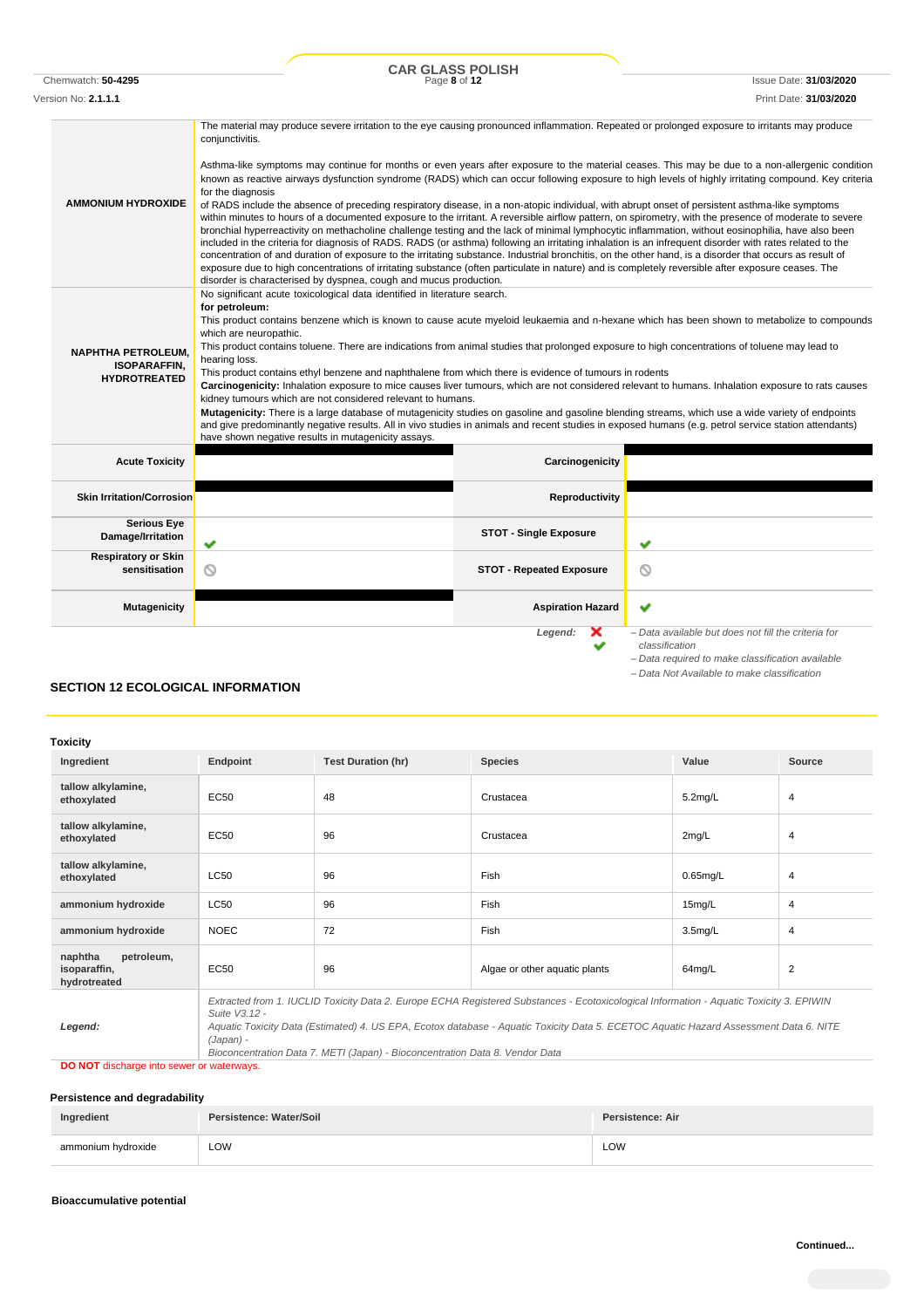|                    |                     |                         | <b>CAR GLASS POLISH</b> |                               |
|--------------------|---------------------|-------------------------|-------------------------|-------------------------------|
| Chemwatch: 50-4295 |                     |                         | Page 9 of 12            | <b>Issue Date: 31/03/2020</b> |
|                    | Version No: 2.1.1.1 |                         |                         | Print Date: 31/03/2020        |
|                    | Ingredient          | <b>Bioaccumulation</b>  |                         |                               |
|                    | ammonium hydroxide  | LOW (LogKOW = $0.229$ ) |                         |                               |

### **Mobility in soil**

| Ingredient         | <b>Mobility</b>      |
|--------------------|----------------------|
| ammonium hydroxide | LOW ( $KOC = 14.3$ ) |

## **SECTION 13 DISPOSAL CONSIDERATIONS**

| Waste treatment methods                |                                                                                                                                                                                                                                                                                                                                                                                                                                                                                                                                                                                                                                                                                                                                                                                                                                                                                                                                                                                                                                                                                                                                                                                                                                                                                                                                                                                                                                                                                               |
|----------------------------------------|-----------------------------------------------------------------------------------------------------------------------------------------------------------------------------------------------------------------------------------------------------------------------------------------------------------------------------------------------------------------------------------------------------------------------------------------------------------------------------------------------------------------------------------------------------------------------------------------------------------------------------------------------------------------------------------------------------------------------------------------------------------------------------------------------------------------------------------------------------------------------------------------------------------------------------------------------------------------------------------------------------------------------------------------------------------------------------------------------------------------------------------------------------------------------------------------------------------------------------------------------------------------------------------------------------------------------------------------------------------------------------------------------------------------------------------------------------------------------------------------------|
| <b>Product / Packaging</b><br>disposal | Legislation addressing waste disposal requirements may differ by country, state and/ or territory. Each user must refer to laws operating in their<br>area. In some areas, certain wastes must be tracked.<br>A Hierarchy of Controls seems to be common - the user should investigate:<br>$\triangleright$ Reduction $\triangleright$<br>Reuse<br>$\triangleright$ Recycling<br>Disposal (if all else fails)<br>This material may be recycled if unused, or if it has not been contaminated so as to make it unsuitable for its intended use. If it has been contaminated,<br>it may be possible to reclaim the product by filtration, distillation or some other means. Shelf life considerations should also be applied in making<br>decisions of this type.<br>Note that properties of a material may change in use, and recycling or reuse may not always be appropriate.<br>DO NOT allow wash water from cleaning or process equipment to enter drains.<br>It may be necessary to collect all wash water for treatment before disposal.<br>If in all cases disposal to sewer may be subject to local laws and regulations and these should be considered first.<br>. Where in doubt contact the responsible authority.<br>Recycle wherever possible or consult manufacturer for recycling options.<br>Consult State Land Waste Authority for disposal.<br>▶ Bury or incinerate residue at an approved site.<br>Recycle containers if possible, or dispose of in an authorised landfill. |

### **SECTION 14 TRANSPORT INFORMATION**

| <b>Labels Required</b>                                                 |                                                                                                      |                                                                                                         |
|------------------------------------------------------------------------|------------------------------------------------------------------------------------------------------|---------------------------------------------------------------------------------------------------------|
| <b>Marine Pollutant</b>                                                | NO.                                                                                                  |                                                                                                         |
| <b>HAZCHEM</b>                                                         | Not Applicable                                                                                       |                                                                                                         |
|                                                                        | Land transport (ADG): NOT REGULATED FOR TRANSPORT OF DANGEROUS GOODS                                 |                                                                                                         |
|                                                                        | Air transport (ICAO-IATA / DGR): NOT REGULATED FOR TRANSPORT OF DANGEROUS GOODS                      |                                                                                                         |
|                                                                        | Sea transport (IMDG-Code / GGVSee): NOT REGULATED FOR TRANSPORT OF DANGEROUS GOODS                   |                                                                                                         |
| Not Applicable<br><b>SECTION 15 REGULATORY INFORMATION</b>             | Transport in bulk according to Annex II of MARPOL and the IBC code                                   |                                                                                                         |
|                                                                        | Safety, health and environmental regulations / legislation specific for the substance or mixture     |                                                                                                         |
| Australia Inventory of Chemical Substances (AICS)                      | TALLOW ALKYLAMINE, ETHOXYLATED(61791-26-2) IS FOUND ON THE FOLLOWING REGULATORY LISTS                |                                                                                                         |
|                                                                        | AMMONIUM HYDROXIDE(1336-21-6) IS FOUND ON THE FOLLOWING REGULATORY LISTS                             |                                                                                                         |
| Australia Exposure Standards                                           |                                                                                                      | Australia Inventory of Chemical Substances (AICS)                                                       |
|                                                                        | Australia Hazardous Substances Information System - Consolidated Lists                               |                                                                                                         |
|                                                                        | NAPHTHA PETROLEUM, ISOPARAFFIN, HYDROTREATED(64742-48-9.) IS FOUND ON THE FOLLOWING REGULATORY LISTS |                                                                                                         |
| Australia Exposure Standards                                           |                                                                                                      | Australia Inventory of Chemical Substances (AICS)                                                       |
| Australia Hazardous Substances Information System - Consolidated Lists |                                                                                                      | International Agency for Research on Cancer (IARC) - Agents Classified by the<br><b>IARC Monographs</b> |
| <b>National Inventory</b>                                              | <b>Status</b>                                                                                        |                                                                                                         |
| Australia - AICS                                                       | Y                                                                                                    |                                                                                                         |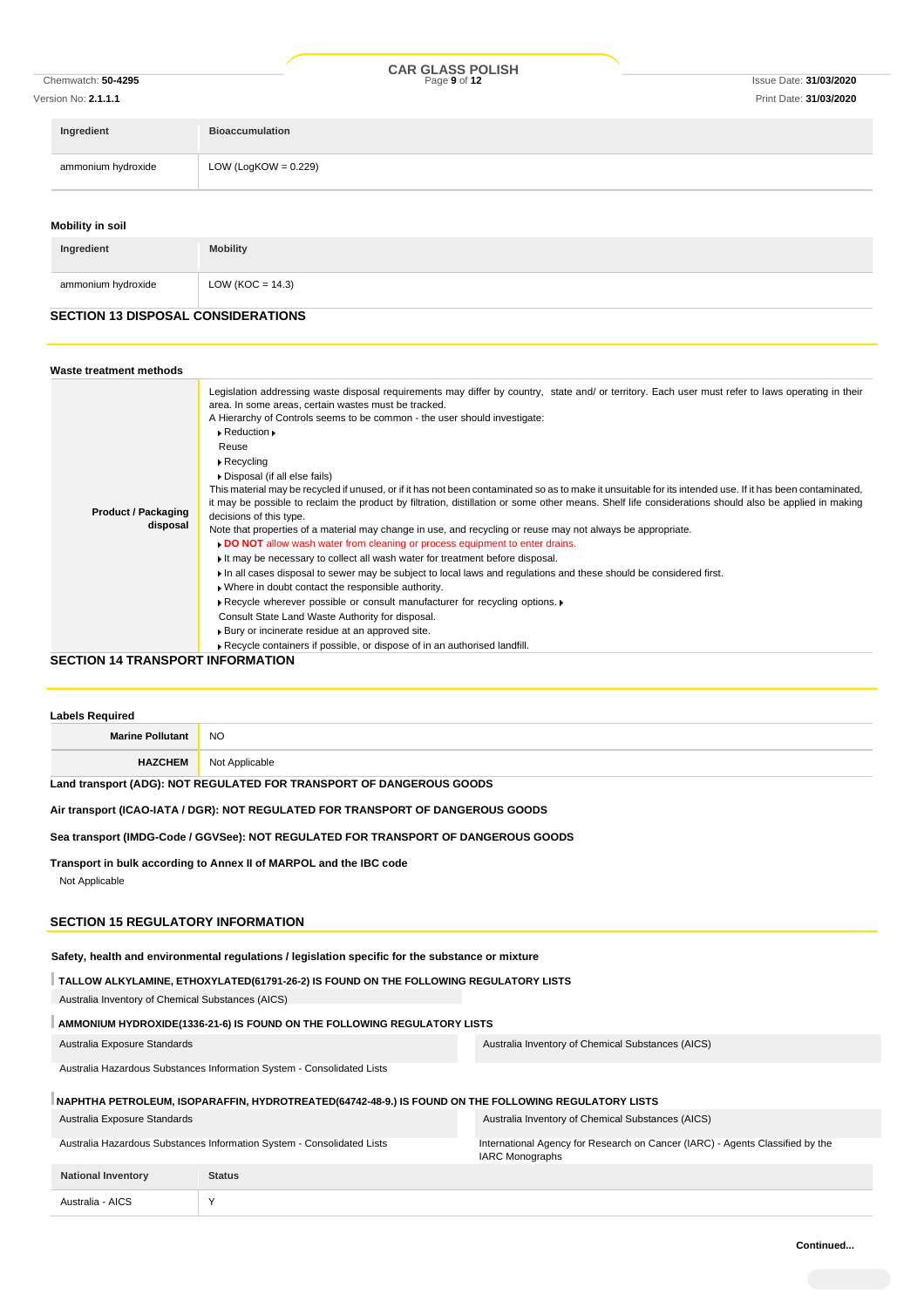Chemwatch: **50-4295** Page **10** of **12** Issue Date: **31/03/2020 CAR GLASS POLISH**

Version No: **2.1.1.1** Print Date: **31/03/2020**

| Canada - DSL                            | Y                                                                                                                                                                                          |  |
|-----------------------------------------|--------------------------------------------------------------------------------------------------------------------------------------------------------------------------------------------|--|
| Canada - NDSL                           | N (tallow alkylamine, ethoxylated; naphtha petroleum, isoparaffin, hydrotreated; ammonium hydroxide)                                                                                       |  |
| China - IECSC                           | Y                                                                                                                                                                                          |  |
| Europe - EINEC / ELINCS /<br><b>NLP</b> | Y                                                                                                                                                                                          |  |
| Japan - ENCS                            | N (tallow alkylamine, ethoxylated; naphtha petroleum, isoparaffin, hydrotreated)                                                                                                           |  |
| Korea - KECI                            | Υ                                                                                                                                                                                          |  |
| New Zealand - NZIoC                     | Υ                                                                                                                                                                                          |  |
| Philippines - PICCS                     | Y                                                                                                                                                                                          |  |
| <b>USA - TSCA</b>                       | Y                                                                                                                                                                                          |  |
| Legend:                                 | $Y = All$ ingredients are on the inventory<br>N = Not determined or one or more ingredients are not on the inventory and are not exempt from listing(see specific ingredients in brackets) |  |

### **SECTION 16 OTHER INFORMATION**

**Other information**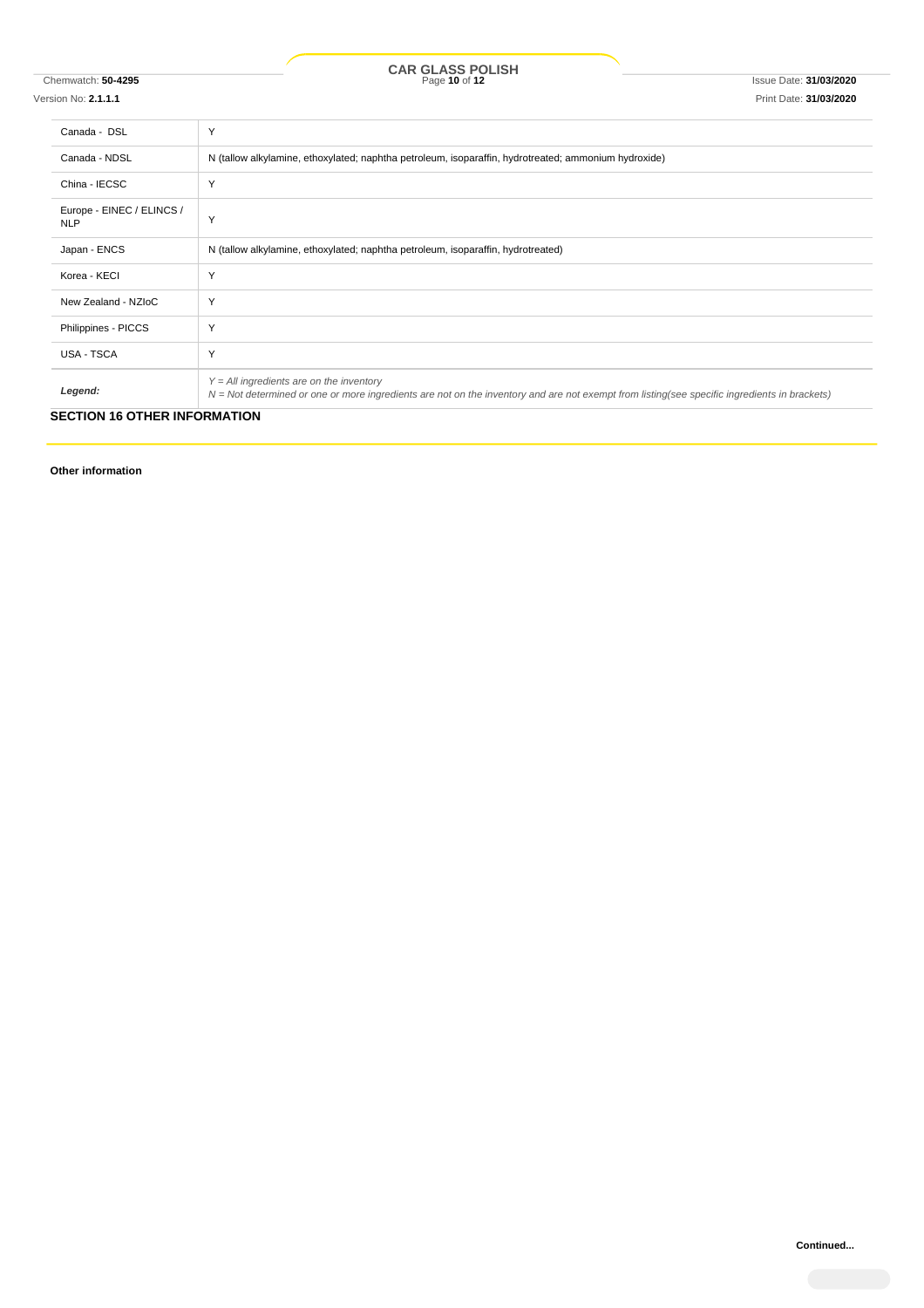### Version No: **2.1.1.1** Print Date: **31/03/2020**

### **Ingredients with multiple cas numbers**

| Name                                            | <b>CAS No</b>             |
|-------------------------------------------------|---------------------------|
| naphtha petroleum,<br>isoparaffin, hydrotreated | 101795-02-2., 64742-48-9. |

Classification of the preparation and its individual components has drawn on official and authoritative sources as well as independent review by the Chemwatch Classification committee using available literature references.

A list of reference resources used to assist the committee may be found at: www.chemwatch.net

The SDS is a Hazard Communication tool and should be used to assist in the Risk Assessment. Many factors determine whether the reported Hazards are Risks in the workplace or other settings. Risks may be determined by reference to Exposures Scenarios. Scale of use, frequency of use and current or available engineering controls must be considered.